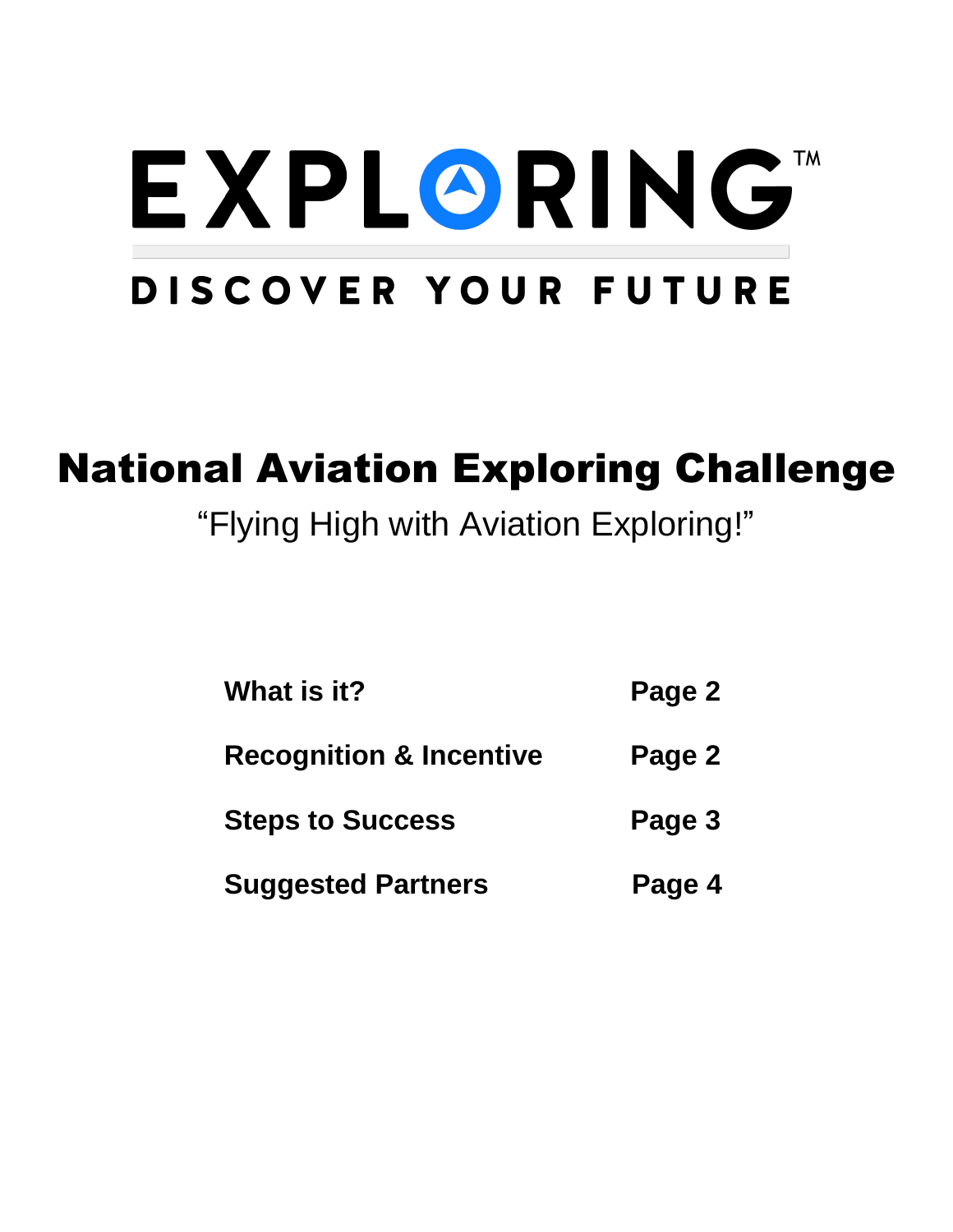### **"FLYING HIGH WITH AVIATION EXPLORING"**

Did you know that the aviation industry supports over 62.7 million jobs around the world? By 2034, that number is expected to grow to over 99 million jobs! And being a pilot is not the only job in aviation, that number also includes jobs in airport operations, freight, flight crews, cabin crews, executives, ground services, maintenance, aerospace engineering and design, air traffic controllers, and much more! What an exciting industry to get our young men and women involved in during their middle and high school years!



In an effort to support this incredible industry and to continue the success of Exploring, the national Exploring team has collaborated with BSA's marketing team and a very generous donor to outline resources that already exist to support your local Aviation Exploring growth efforts.

#### *THE PLAN*

The plan is simple – show your support of Aviation Exploring by growing and expanding Aviation Exploring opportunities in your communities. Together with local airports, flight schools, community colleges, airlines, and other community organizations, we aim to make a positive and lasting impact on the future of more youth than ever before using the Exploring program as the means to reach your mutual goal. You can accomplish the goal using the tools and methods designed by the national Exploring team specifically for this purpose. Review the attached one-page plan for a list of suggested specific actions and resources.

#### *PROFESSIONAL RECOGNITION*

The goal is to start new Aviation Exploring units - posts or clubs – in every district in every council utilizing volunteers to help ensure the four phases are completed. The unit serving executives\* who start the **first 200 Exploring units** will qualify for this recognition. Applications will be collected via online form on an ongoing basis. The link to the online form will be sent via Scout Executive council packet as well as other communication channels. New units will be verified.

Thanks to a generous donor, the unit serving executives who start the first 200 Aviation Exploring units with a minimum of 10 Explorers registered will receive \$300 (after taxes) and a special edition Aviation Exploring polo shirt. In addition, the unit serving executive can designate a volunteer who helped organize the post and will also receive the special edition Aviation Exploring polo shirt. This award is cumulative so if a unit serving executive starts more than one Aviation Exploring unit, he or she will receive the incentive for each unit started until the number of new units nationwide reaches 200. For these unit serving executives, there will be an opportunity for an additional bonus for retention and growth of these units, including an incentive for current Aviation Explorers.

All unit serving executives who start an Aviation Exploring unit will be entered in a drawing for free airline tickets to the 2019 EAA AirVenture OshKosh or WinterFest. This drawing will include **ALL** unit srving executives who started an Aviation Exploring unit in 2018.

All Aviation posts and clubs organized will also count toward any other promotions, such as the 4 Post/Club Challenge [\(http://bit.ly/2018Ex4PostFlyer\)](http://bit.ly/2018Ex4PostFlyer) and any regional membership incentives.

There is also a \$1,000 stipend available for teachers to work with unit serving executives in creating Aviation Exploring units at the 29 Aircraft Owners and Pilots Association (A.O.P.A.) partner schools. The National Service Center will work with those selected councils/districts that have A.O.P.A. schools.

#### \*Includes all unit serving executives, not just those specific to Exploring

#### *COUNCIL INCENTIVE | \$1,000 MARKETING PACKAGE*

The national Exploring team will host a livestream session to kick off the initiative on **Thursday, April 26 at 11 a.m. CST**. Five councils will be randomly drawn to receive the incentive from those who are actively participating in the live chat during the session. Professionals and volunteers are invited to join in, as the national Exploring team reviews the suggested plan in detail. The marketing package includes:

- One Aviation Exploring freestanding pop-up banner, 3 ft. wide x 8 ft. tall
- One general Exploring freestanding pop-up banner, 3 ft. wide x 8 ft. tall
- One black table drape with the general Exploring logo and tag line, fits 6-foot table

The five winning councils will receive the marketing package four weeks after the livestream event. Remember to tune in on Thursday, April 26 at 11 a.m. CST to: [https://livestream.com/bsa/exploring.](https://livestream.com/bsa/exploring)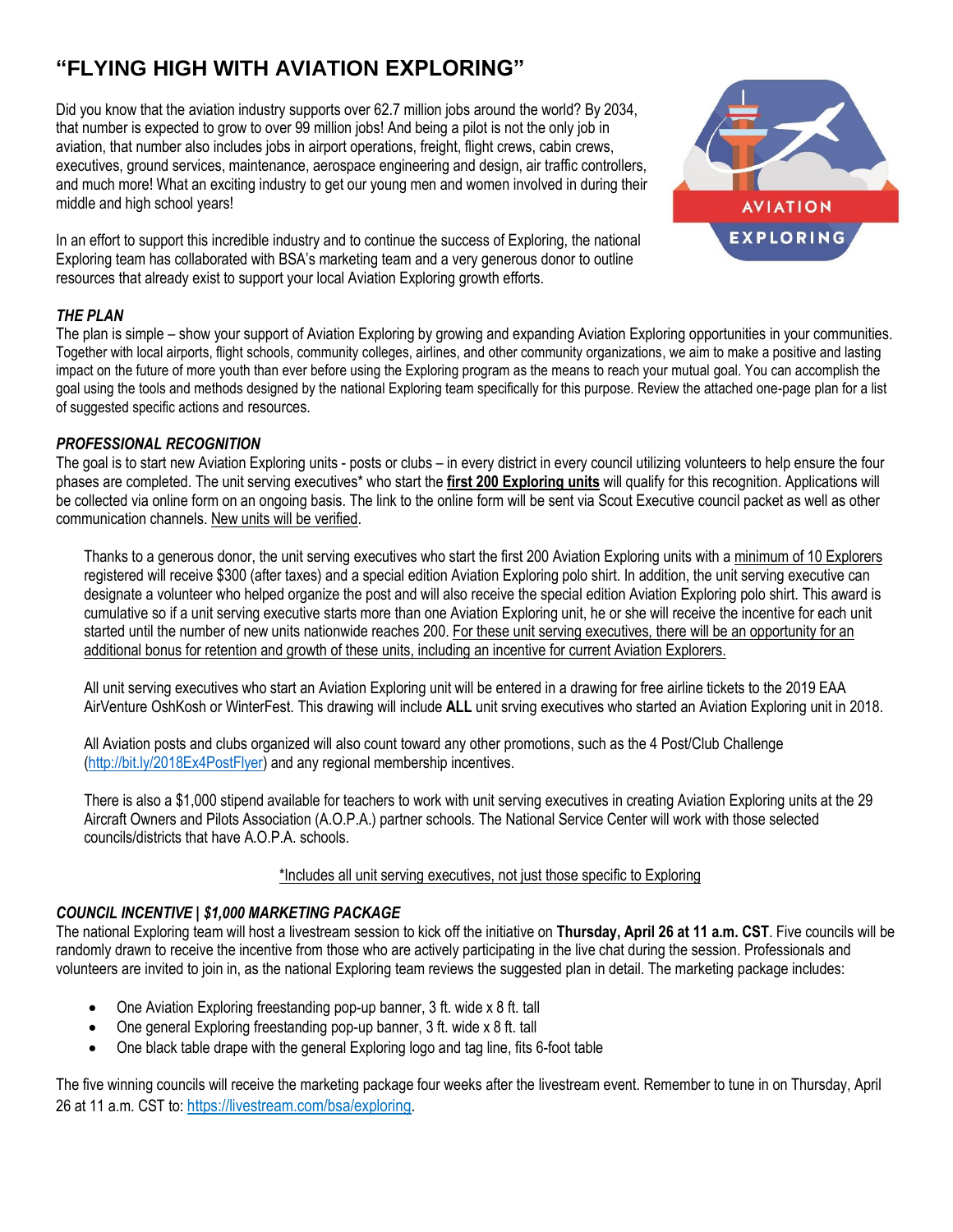## Your Council's Suggested Steps to Success!

The plan is simple – provide opportunities for young men and women in your council to experience a wide variety of careers in aviation. Together with airports, community colleges, and other local agencies, aim to make a positive and lasting impact on the future of more youth than ever before using the Exploring program as the means to reach growth in Aviation Exploring. You can do this using the following tools and methods designed by the national Exploring team specifically for this purpose:

**SUGGESTED** 

**UPDATED 3/9/18**

| <b>TIMELINE</b>            | <b>ACTION</b>                                                                                                                               | <b>RESOURCE</b>                                                                                                                                            | <b>TIPS</b>                                                                                                                                                                                               |
|----------------------------|---------------------------------------------------------------------------------------------------------------------------------------------|------------------------------------------------------------------------------------------------------------------------------------------------------------|-----------------------------------------------------------------------------------------------------------------------------------------------------------------------------------------------------------|
| By end of May              | Become familiar with the 4 phases of<br>starting an Exploring post/club                                                                     | Gold Edition of the Unit Performance Guide (UPG),<br>Chapter 5                                                                                             | This is a detailed explanation of the 4 phases of<br>starting a new post or club.                                                                                                                         |
| By end of May              | Get familiar with the Aviation<br>Exploring program materials and<br>Exploring marketing materials                                          | <b>Exploring.org - Safety First Guidelines, Aviation Career</b><br><b>Opportunities Worksheet, Activity Library</b>                                        | Questions? exploring@Iflmail.org or 972-580-2433                                                                                                                                                          |
| By end of May              | Secure career interest survey data<br>from the two largest schools in your<br>service area                                                  | US Dept of Education letter of support, found in the<br>Career Survey Guidebook at:<br>http://bit.ly/CareerInterestSurveyGuidebook                         | Either ask schools to share their own student career<br>interest data or offer the online<br>(www.exploringyourcareer.com) or Scantron (NDC<br>#618833 Exploring Career Interest Survey.                  |
| Option 1: By<br>end of Aug | Host Aviation Exploring cultivation<br>event                                                                                                | Cultivation Event Guide located at exploring.org;<br><b>Chartered Org Prospect List at MyBSA/Resources</b>                                                 | Recruit current Explorers, advisors, and aviation<br>volunteers as keynote speakers.                                                                                                                      |
| Option 2: By<br>end of Aug | Utilizing a key community volunteer<br>and career interest data, visit each<br>potential participating organization in<br>your service area | Exploring Sales Power Point and Sales Kit SKU<br>638289 found at www.scoutingwire.org/exploring-<br>tools/playbook.                                        | The Power Point follows the flow/page order of the<br>sales kit. Customize the presentation for an aviation<br>audience.                                                                                  |
| By mid Sept                | Follow up on leads and secure<br>commitments to start new Exploring<br>units                                                                | Exploring Sales Kit, SKU 638289 & Aviation Career<br>Brochure, SKU 639038 (both BIN items available<br>through National Distribution Center, 800-323-5822) | Utilize the BSA Sales Model to have successful sales<br>conversations. Completing this step in a timely<br>manner will set you and your new units up for<br>success.                                      |
| By end Sept                | Finish facilitating program planning<br>meetings for all new units                                                                          | All in One Program Planning Meeting agenda<br>(Exploring Guidebook for Unit Leaders at<br>http://bit.ly/ExploringGuidebook)                                | Consider hosting this meeting for more than one new<br>unit at a time. Ensure that leaders have completed<br>online training at www.exploring.org/training-safety.                                        |
| By end of Oct              | All Exploring units have hosted an<br>open house                                                                                            | See open house agenda in the<br>http://bit.ly/ExploringGuidebook, page 125, Aviation<br>Exploring flyers and posters                                       | Coach new units to offer hands-on activities at their<br>open houses and plan a structured ask to join.<br>Consider hosting a single open house event for new<br>posts/clubs within same geographic area. |